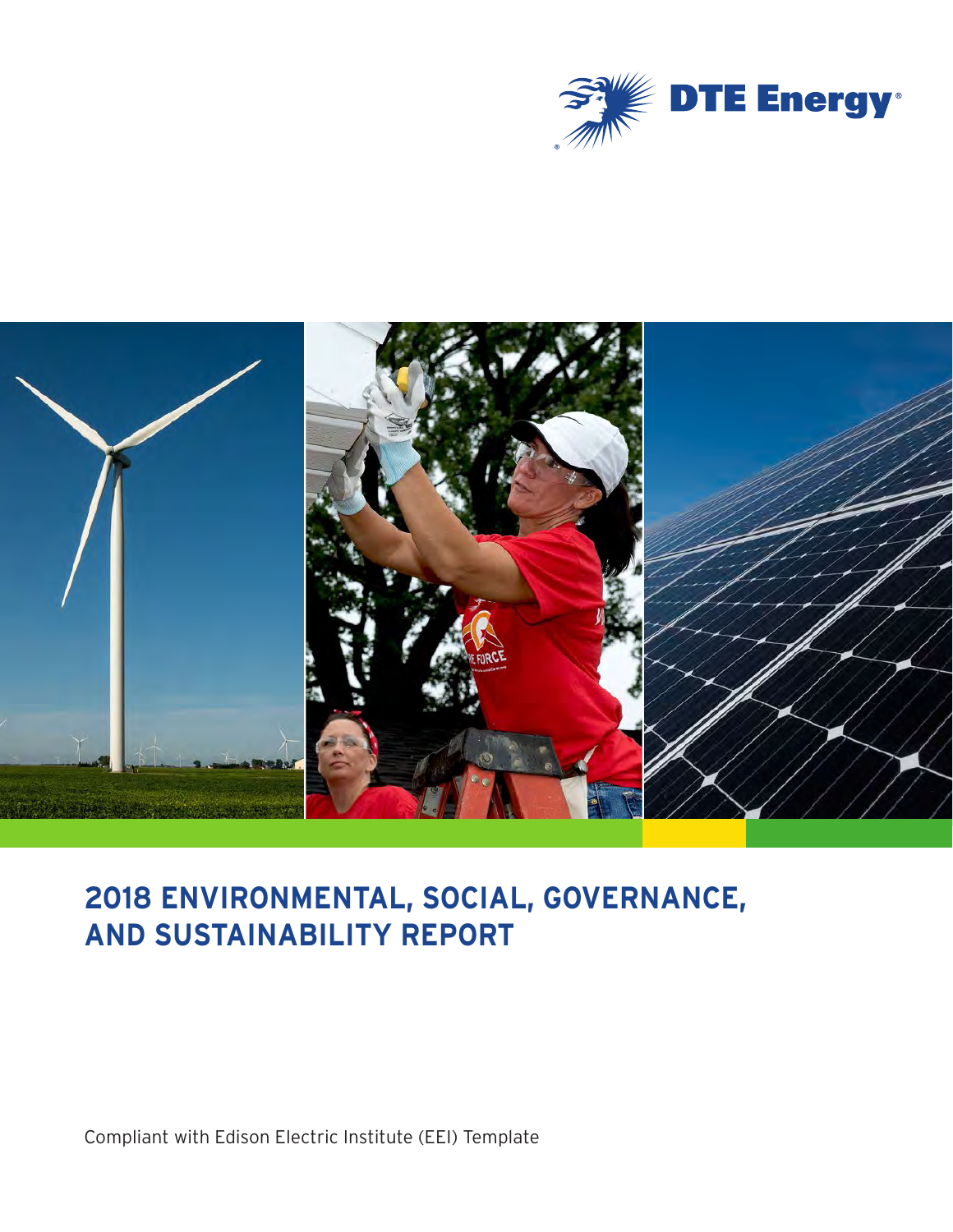

# **ENVIRONMENTAL, SOCIAL, GOVERNANCE, (ESG) AND SUSTAINABILITY REPORT**

## **ESG / SUSTAINABILITY GOVERNANCE**

*At DTE Energy, the responsibility for environmental stewardship and sustainability rests at the highest levels of the company.*

## **BOARD OF DIRECTORS**

Elected annually by our shareholders, the Board of Directors meets regularly to lead the company in fulfilling its mission and achieving its goals. With respect to sustainability, the Board of Directors:

- Bears responsibility for creating long-term value for shareholders while ensuring that the company operates in an environmentally sensitive and socially responsible manner
- Oversees company management and assesses the effectiveness of management policies and decisions, including management's development and execution of the company's strategies
- Approves all major environmental initiatives

## **PUBLIC POLICY AND RESPONSIBILITY COMMITTEE (PPRC)**

A subcommittee of the Board of Directors, the Public Policy and Responsibility Committee (PPRC) consists of four independent directors, tasked with reviewing the company's performance as a responsible corporate citizen and promoting policies to enable the company to respond appropriately to its social responsibilities. In this role, the PPRC:

- Advises the Board of Directors on emerging ESG issues, including climate change
- Receives and reviews reports from management relating to ESG risks and opportunities
- Meets regularly, including in executive sessions without management present
- Retains independent outside professional advisers, as needed

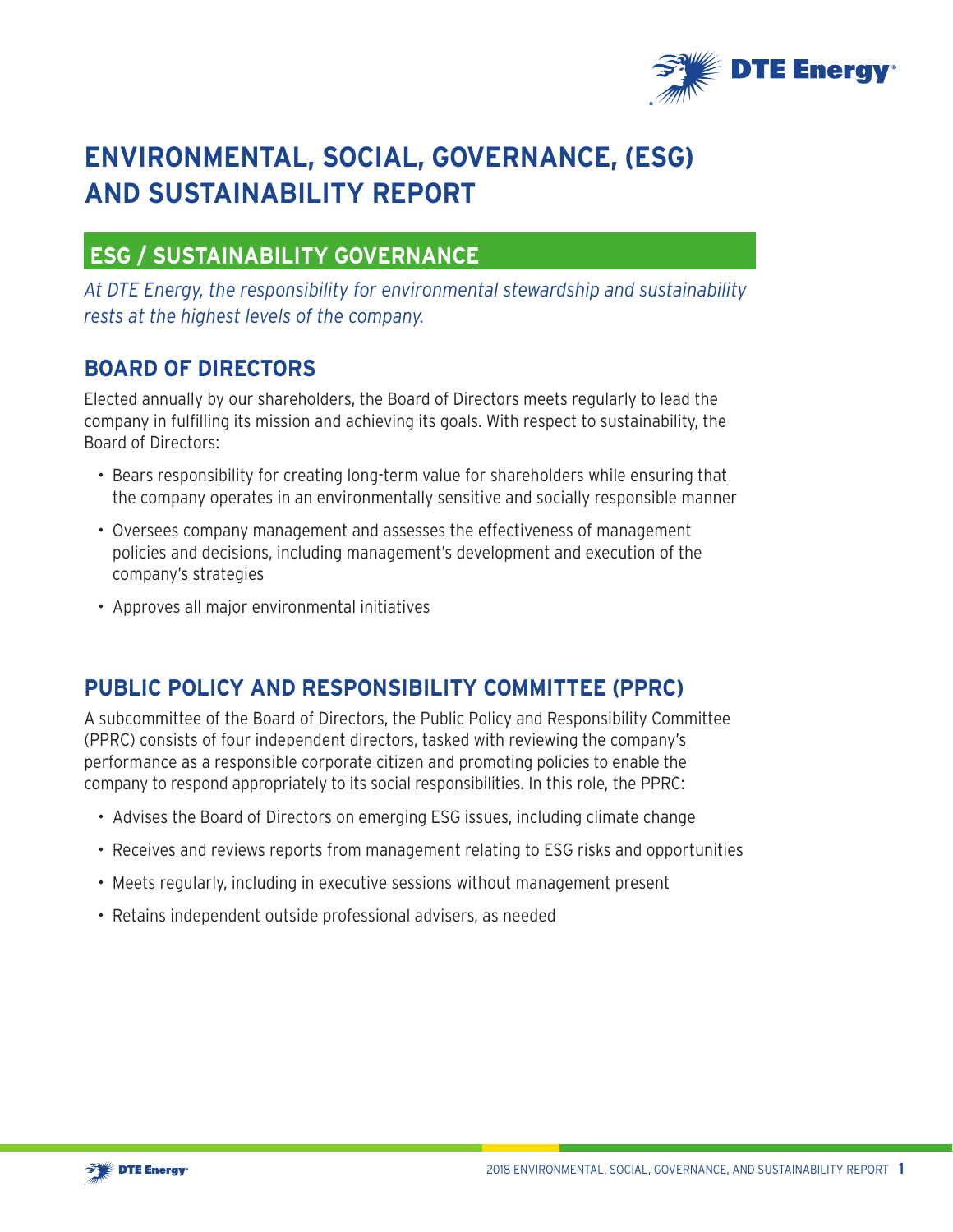## **SENIOR MANAGEMENT — GOVERNMENT, REGULATORY AND COMMUNITY (GRC) AND FORCE FOR GROWTH (FFG) COMMITTEES**

Our chairman and CEO, together with other senior leaders of the company, exercise leadership in our sustainability initiatives. Through the GRC, FFG, and other leadership committees, DTE Energy's senior management:

- Executes the company's ESG strategy in consultation with the Board of Directors
- Manages our environmental compliance processes and carbon reduction aspirations
- Mobilizes our employees, resources and partner organizations to strengthen and promote prosperity in our communities
- Reports to Board of Directors on outcomes of ESG initiatives
- Manages risks associated with environmental and sustainability opportunities
- Receives compensation tied to achievement of company goals, including ESG targets

## **VICE PRESIDENT — ENVIRONMENTAL MANAGEMENT AND RESOURCES (VP-EMR)**

Under the direction of senior management, the VP-EMR oversees the company's ESG operations. In managing our sustainability initiatives, the VP-EMR:

- Represents the company on environmental issues with the public and in environmental regulatory and legislative development
- Coordinates environmental studies and conducts environmental audits
- Supervises a department of approximately 75 people

## **ENVIRONMENTAL, SOCIAL AND GOVERNANCE TEAM**

The cross-functional ESG Team was formed to coordinate and execute the company's multiple streams of ESG disclosure. With members from legal, corporate communications, investor relations, environmental compliance, technical accounting, and the corporate secretary, the ESG team:

- Evaluates potential ESG disclosure platforms and templates, and makes recommendations to management
- Reviews peer company disclosures for best practices
- Collects internal ESG data and drafts disclosure documents in consultation with relevant business units
- Incorporates input from management and board reviewers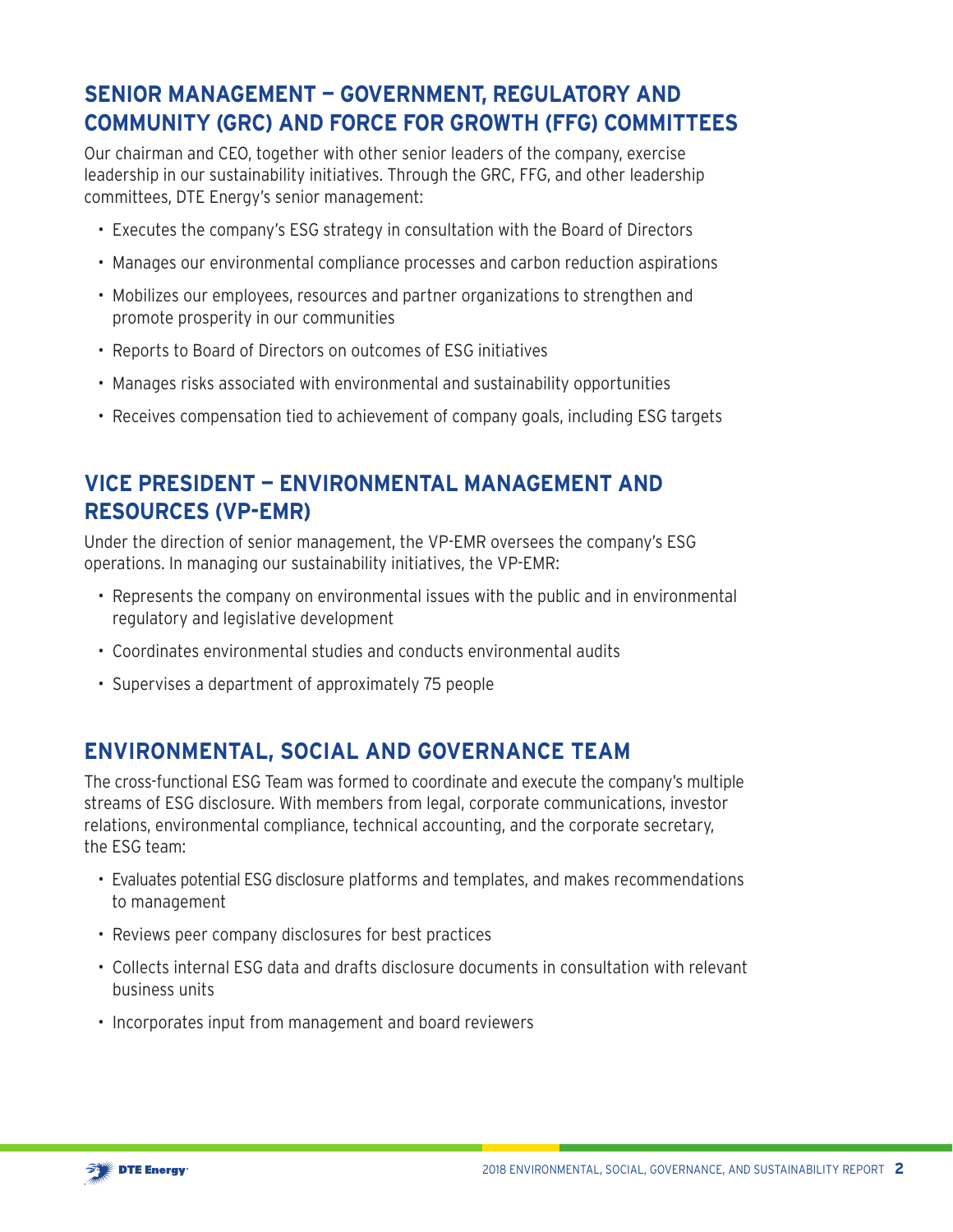## **SUSTAINABILITY STRATEGY**

*DTE Energy recognizes that operating a sustainable business enterprise requires us to:*

- *1. Address the transformational challenge of climate change*
- *2. Develop renewable energy assets*
- *3. Support our local communities*

**DTE Energy is pursuing an ambitious carbon reduction agenda, including a plan for the closure of all remaining coal-fired units, with the ultimate goal of more than 80 percent reduction in carbon emissions by 2050, consistent with the scientific consensus for limiting global warming to 2 degrees Celsius.** 

## **CLIMATE CHANGE**

#### **Background**

DTE Energy is strongly committed to sharply reducing carbon emissions in a manner that is safe, maintains reliability and affordability for our customers. We have invested substantial time and resources in building a strategy to address climate change, which our chairman and CEO, Gerry Anderson, has described as the defining policy issue of our era. Well before the August 2015 announcement of the U.S. Clean Power Plan and the December 2015 adoption of the Paris Agreement, DTE Energy had started its transition toward a lower carbon profile for our generation fleet. Since 2005, we have reduced our carbon dioxide emissions by approximately 24 percent.

#### **Carbon Reduction Plan**

DTE Energy's commitment to provide energy that is both affordable and sustainable resulted in our industry-leading May 2017 announcement: we are undertaking a broad sustainability initiative to dramatically reduce the company's carbon emissions. This comprehensive plan includes (1) steady retirement of all our remaining coal generation units, (2) construction of at least an additional 4,000 megawatts of renewable generation, (3) construction of up to 3,500 megawatts of new natural gas generation, (4) heavy investment in energy waste reduction and reducing peak demand, together with extensive investment in modernization of the electric grid and gas infrastructure. This plan will achieve a 30 percent reduction in CO $_{_2}$  emissions from  $\,$ 



2005 levels by the early 2020s, a 45 percent reduction by 2030, a 75 percent reduction by 2040 and an 80 percent or higher reduction by 2050. We will continue to review technology development, electricity demand and economics and make additional low and zero emission modifications to the plan in the best interest of our customers.

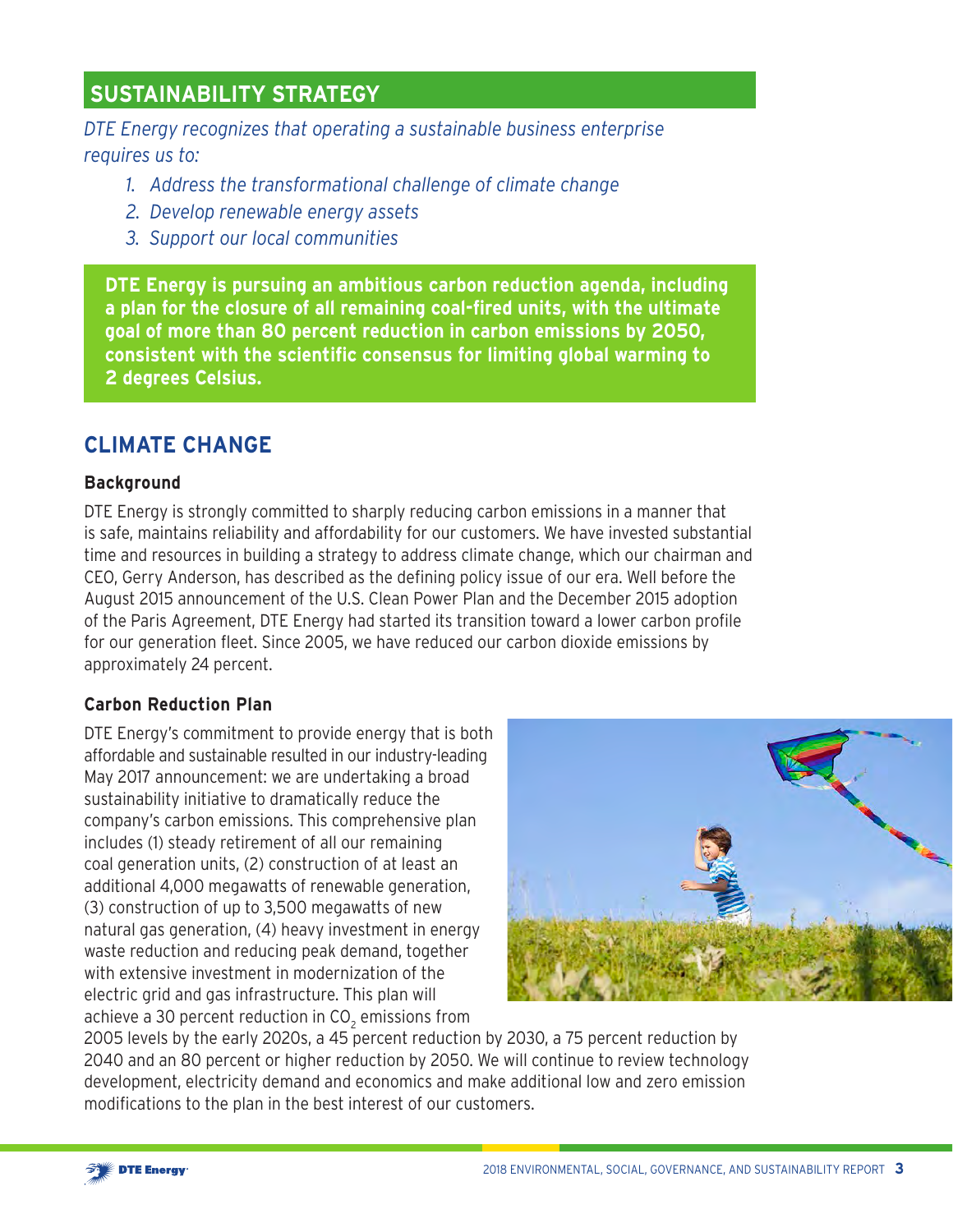## **Scenario Analysis**

The feasibility of our carbon reduction plan was confirmed in the [2017 Integrated Resource](https://mi-psc.force.com/sfc/servlet.shepherd/version/download/068t0000001UYjT)  [Plan \(IRP\)](https://mi-psc.force.com/sfc/servlet.shepherd/version/download/068t0000001UYjT) filed with the Michigan Public Service Commission (MPSC) by our electric utility. In the IRP, we analyzed multiple scenarios, including different sensitivities relating to gas prices and electricity market prices, as well as different cost and performance curves for renewable technologies. In evaluating these scenarios, it became clear that our IRP can support very robust carbon reduction targets. Our carbon reduction plan assumes a tighter reduction curve than mandated by the Clean Power Plan and higher levels of renewable generation.

#### **Two Degree Scenario**

Through our carbon reduction plan DTE Energy's is committed to being a part of the solution to the global climate crisis. There is broad scientific consensus that achieving 80 percent carbon reduction by 2050 will be necessary to begin to limit the global temperature increase below two degrees Celsius over preindustrial levels.





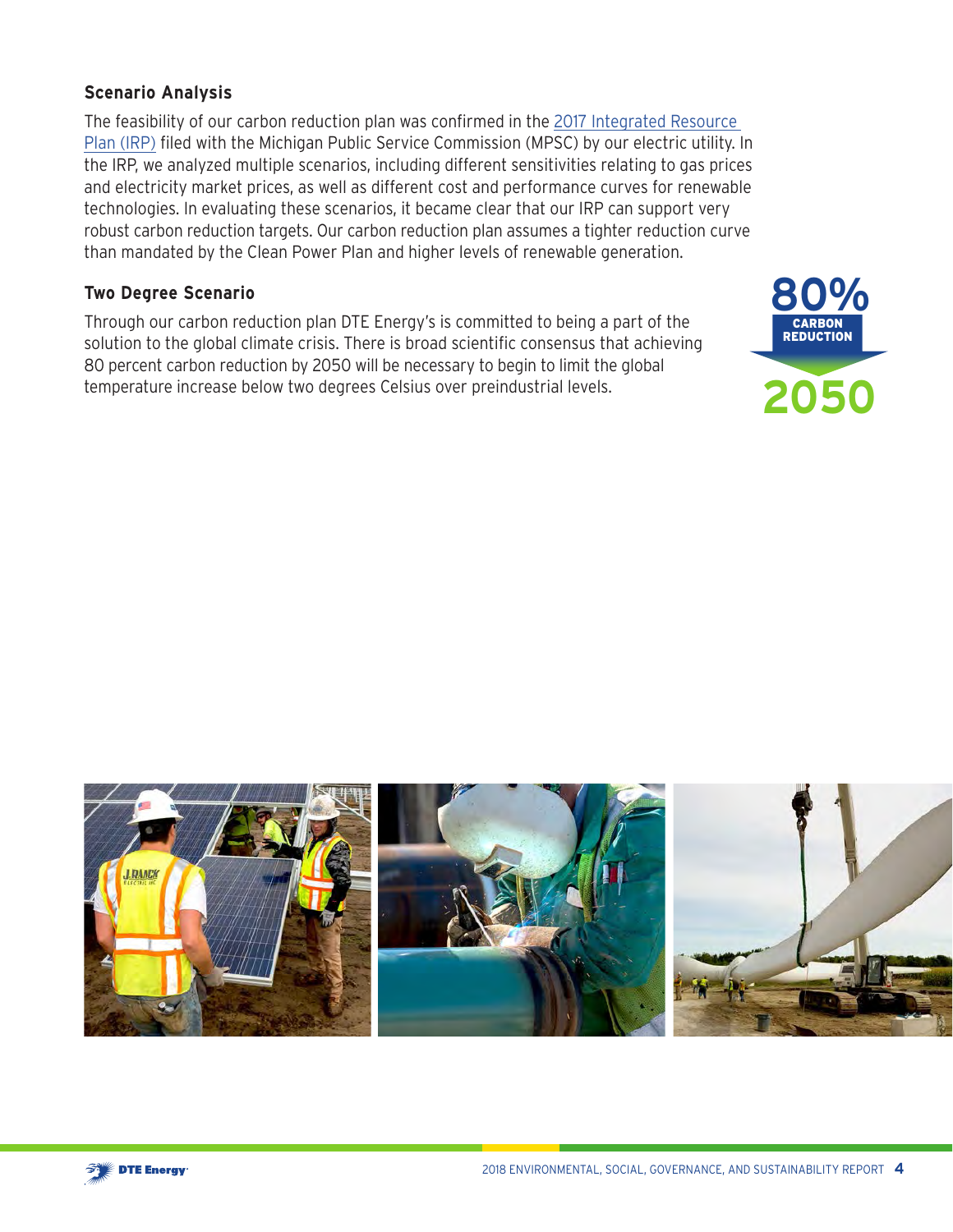## **ACHIEVING DTE'S SUSTAINABILITY GOALS**

Our carbon reduction commitment is not mandated. As such, it is essential that we pursue the commitment in a manner that supports two other critical priorities our customers expect: reliability and affordability. The greatest threat to our carbon commitment would come from choosing (or being asked to adopt) an approach to achieving it which threatens either affordability or reliability.

For this reason, we are focused on pursuing the most economic path to sharp carbon reductions, with a keen eye on reliability. At present, as we continue to retire baseload coal units, our analysis calls for adding both high-efficiency natural gas generation (to backfill baseload energy and provide 24x7 reliability) and significant new renewable investments (primarily wind in the near-term, with increasing solar deployment over time).

We filed an IRP with the MPSC, which considered several scenarios with a range of assumptions. The proposed 2017 IRP is supported by all the scenarios we considered as part of the planning process. This 2017 IRP lays the foundation to reach the 80 percent by 2050 carbon reduction target consistent with the scientific community's consensus to limit global warming less than 2 degrees Celsius by 2050.

#### **These scenarios include assumptions for:**

- High and low gas prices (from \$2.70 in the near term and rising to \$8.40 by 2035)
- Renewables (ranging from only when economic up to 50 percent of the portfolio)
- CO $_{_{2}}$  (ranging from no CO $_{_{2}}$  price up to \$40 per ton for allowances)

#### **Base assumptions considered in the 2017 IRP include:**

- Majority of existing coal facilities retired by 2030 (exception Monroe Power Plant)
- Multiple energy efficiency programs deliver annual energy savings of 1.5 percent (exceeding the Michigan minimum energy savings requirement)
- Demand response programs are expected to grow over the next 5 to 10 years

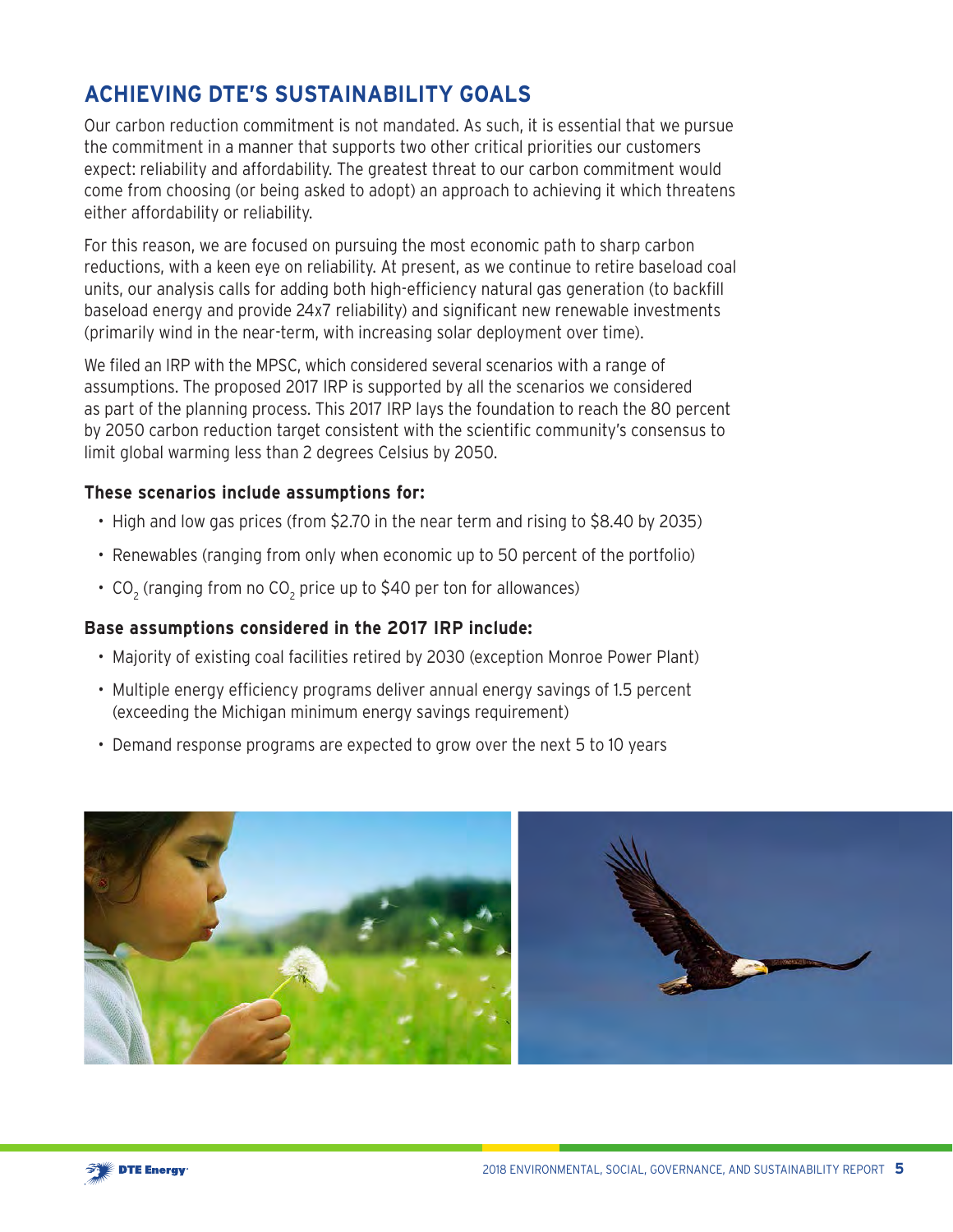#### **Assumptions that are critical to the success of the plan include:**

- Availability, cost and siting of renewable resources. If renewable costs decrease and availability increases more than we have forecasted, renewables become more attractive in our plan. Conversely, if we continue to encounter challenges to siting wind renewables, solar or natural gas may be more attractive options in our plan. We have studied the economics of battery storage intensively. While we are deploying them for specific uses on our distribution grid, batteries are not yet economic to serve in conjunction with renewables as a baseload power replacement. As battery prices fall over time, their potential uses will expand.
- Availability and affordability of natural gas. Replacing coal with natural gas yields a ~70 percent reduction in CO<sub>2</sub> and high efficiency gas power plants are currently a very economical means to backfill a portion of the coal-fired generation we are retiring with a highly reliable, low-carbon resource. Our plan assumes that natural gas will continue to be an available and affordable fuel source. Natural gas will play an important role in ensuring electric reliability and if our ability to use this fuel source were to be limited, we may need to alter our plan.

DTE will continue to evaluate changes in load, energy/commodity markets, regulatory rules, legislative requirements, environmental impacts and technologies that may affect the plan.



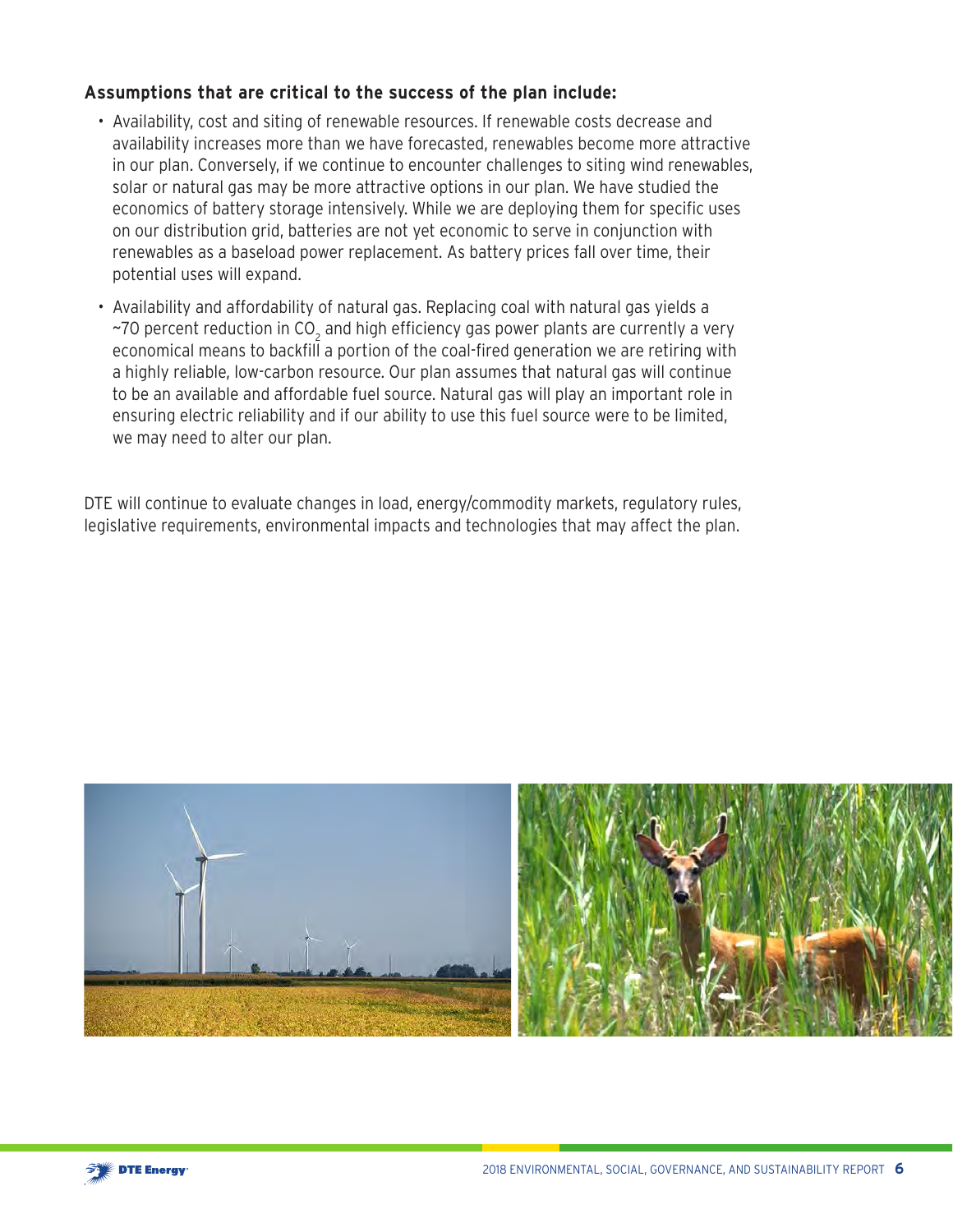## **RENEWABLE GENERATION**

## **History and Targets**

DTE Energy has complied with all state-mandated targets for renewable energy. Previous legislation had required a 10 percent renewable standard by 2015, which we have met or exceeded each applicable year. The most recent energy legislation sets a 12.5 percent renewable energy target by 2019 and 15 percent by 2021. DTE Energy is well positioned to meet these future goals with the addition of new generation resources currently planned or under development. Our carbon reduction plan anticipates that by 2040 our electric generation portfolio will consist of 20 percent nuclear, 40 percent renewables and 40 percent natural gas.

## **Wind Energy**

Since 2009, DTE Energy has developed substantial wind energy resources in Michigan, driving Michigan into the top 15 states in the nation for wind production. In 2017, we generated or contracted for more than 3 million megawatt hours of wind-generated electricity, enough to power more than 370,000 homes.

We see wind energy as an important part of our future generation portfolio; it is currently the most efficient and cost-effective form of renewable energy for our region of the country. With much of our wind generation concentrated north of Detroit (particularly in Huron County), we are exploring other areas within Michigan for potential development. We work diligently to maintain strong community support as we pursue new wind projects.



## **Solar Power**

With 31 solar projects in its portfolio, DTE Energy continues to be Michigan's largest producer of solar energy. We recently opened our Lapeer Solar Park, situated on more than 250 acres and comprised of 200,000 solar panels — one of the largest utility-owned solar parks in the Midwest. We also developed a large urban solar array at Detroit's O'Shea Park. This project is the result of a unique public-private partnership with the City of Detroit in which DTE Energy redeveloped nearly 10 acres of previously vacant land, helping to revitalize the surrounding neighborhood. In 2017, our solar projects generated more than 82,000 megawatt hours.

We have additional solar projects in various stages of planning. We anticipate that the price of solar panels and the costs of installation and will continue to decline, making solar power an increasingly attractive element to include in our renewable portfolio.

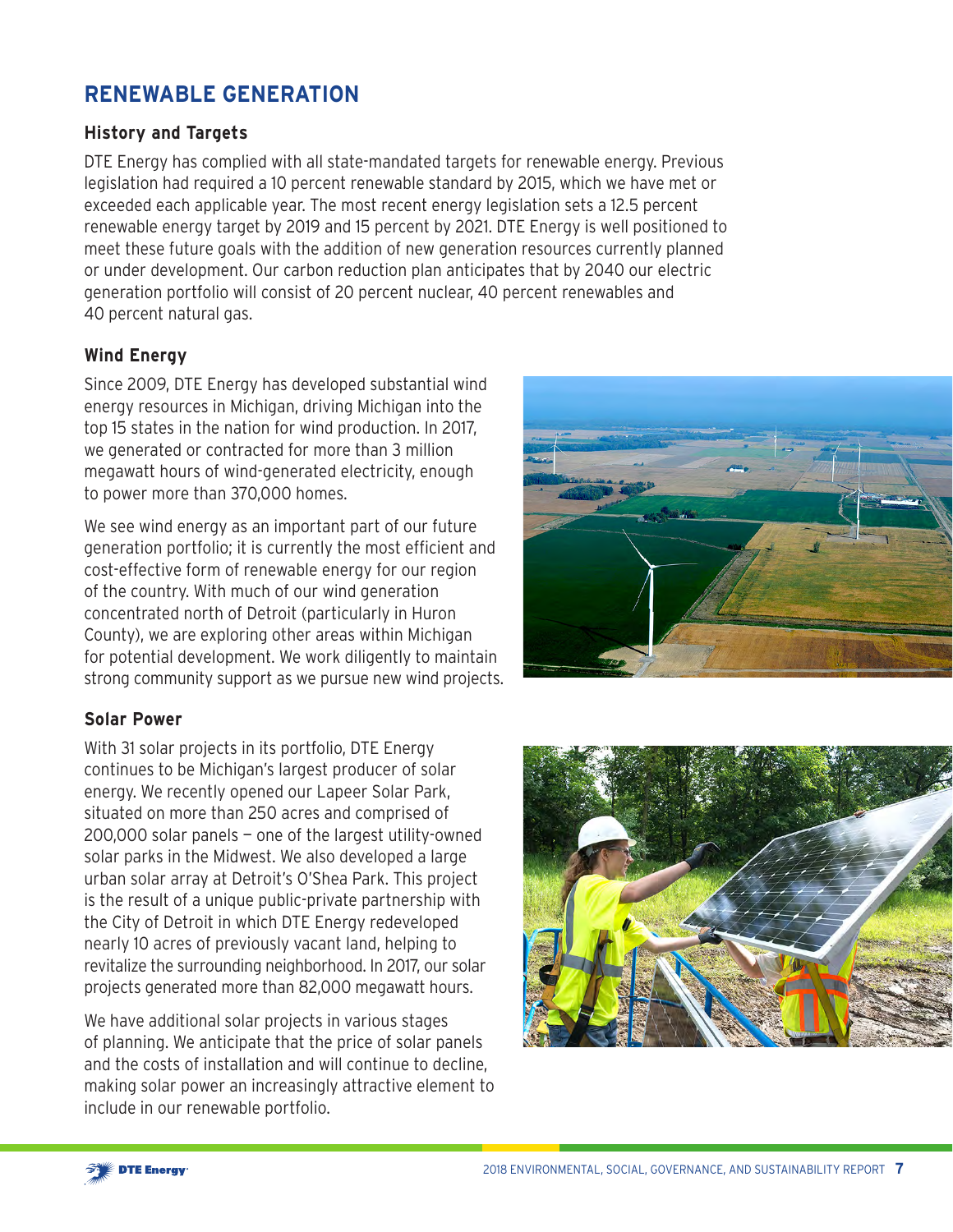#### **Biomass Generation**

DTE Energy's non-utility Power and Industrial Projects group is a national leader in developing landfill-gas capture systems and in converting small coal-fired power plants to run on biomass fuels, generating enough renewable energy to supply the equivalent of 238,000 homes. In addition, this group operates facilities at several coal-fired power plants to treat coal prior to combustion, resulting in reduced emissions of nitrogen oxide and mercury. DTE Energy continues to pursue growth opportunities in renewable energy and environmental controls.





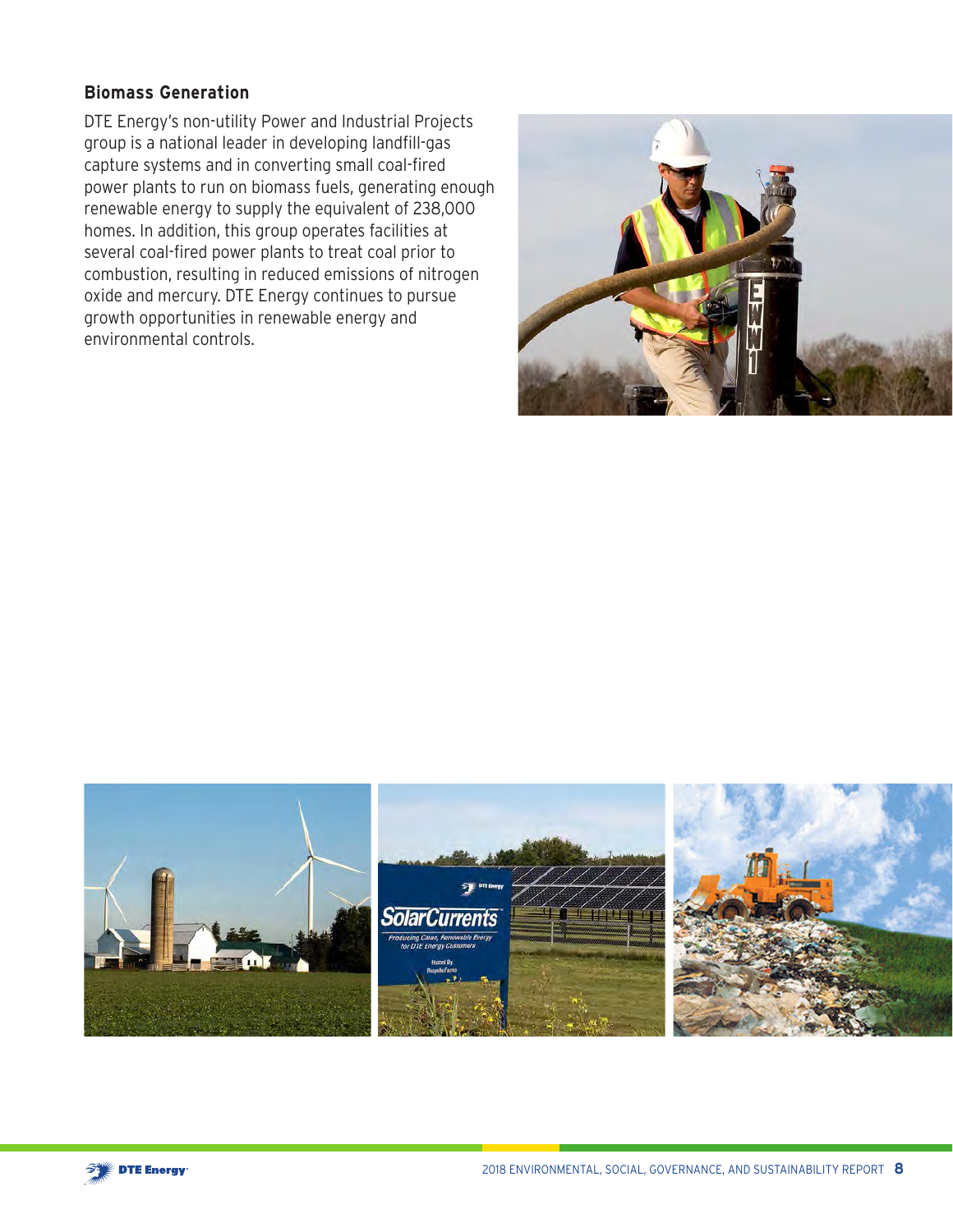## **COMMUNITY ENGAGEMENT**

#### **Our Aspiration**

*DTE Energy aspires to be a force for growth in the communities where we live and serve. This aspiration grew out of our employees' genuine desire to help build a better future for Michigan and its communities during the economic crisis of 2009-2010. When our employees asked, "What can we do to help this still struggling region?" we responded by asking them to play a critical role in becoming a bestoperated company that provides our customers with excellent service, and use our economic scale to help our communities grow and prosper.* 

To be a force for growth in our communities, we have organized our efforts around the following focus areas:

#### **Environmental Leadership**

- In addition to our carbon reduction plan outlined above, we have initiatives underway aimed at reducing our company's own utilization of energy, water and waste by 25 percent by 2022.
- Through energy efficiency programs, we will help our customers reduce their utilization of energy over the next five years, in both gas (1 percent annual reduction) and electricity (1.5 percent annual reduction).
- Our chairman and CEO, Gerry Anderson, was presented with the Individual Climate Leadership Award at the Climate Leadership Conference in March 2018, for exemplifying extraordinary leadership in addressing climate change.

#### **Economic Progress**

- DTE Energy is helping to lead the establishment of a regional economic development organization for Southeast Michigan to drive the region's overall development strategy, facilitate collaboration among existing development agencies, and centralize research and analytical tools for the region.
- Our chairman and CEO, Gerry Anderson, helped launch a working group of regional CEOs and other private sector leaders to discuss critical issues facing the region and to coordinate efforts on specific initiatives critical to the success of Southeast Michigan.



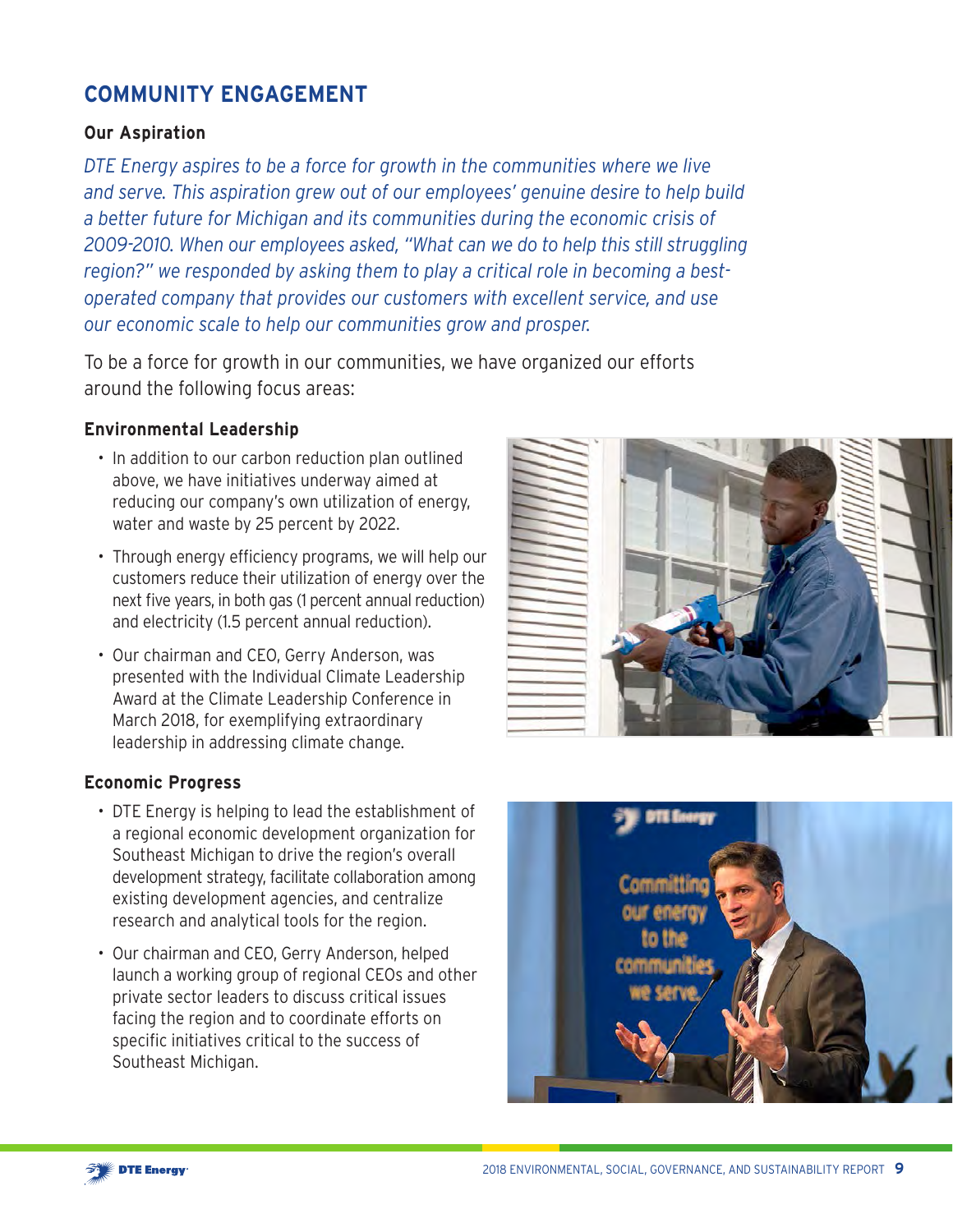## **Education and Employment**

- We provide 300 co-op and internship opportunities annually for disadvantaged students attending college, and by 2022 we plan to annually fund and provide 700 comprehensive summer job experiences for youth from challenged backgrounds.
- Over the next five years, DTE Energy and its contractors will hire 1,000 individuals who have multiple barriers to employment, and will provide wrap-around training and mentoring to enable their success and advancement.
- We are leading a transformation in skilled trades training, including expansion of a technical education high school for 700 day-time students and 700 adult night students. We are also enhancing our support of the FIRST Robotics Competition and its mission to inspire young people to be science and technology leaders and innovators.



## **Community Transformation**

- We are executing a comprehensive campus and neighborhood development plan around our Detroit headquarters, and we are redeveloping existing properties in our portfolio with an eye to being a catalyst for neighborhood revitalization.
- Through the DTE Energy Foundation, we support communities across the state with grants to non-profit organizations focused on conservation, education, diversity and culture.

#### **Volunteerism**

• DTE Energy is committed to fostering best-in-class volunteerism among employees, and by 2020 we will see 50 percent of our employees actively volunteering in the community, with a quarter of the volunteer hours in highly impactful skills-based efforts.

## **Political Leadership**

• In the political arena, DTE Energy supports key legislation impacting our employees and communities through targeted engagement with business and policy leaders and support for sensible policies at the local, state and federal levels.



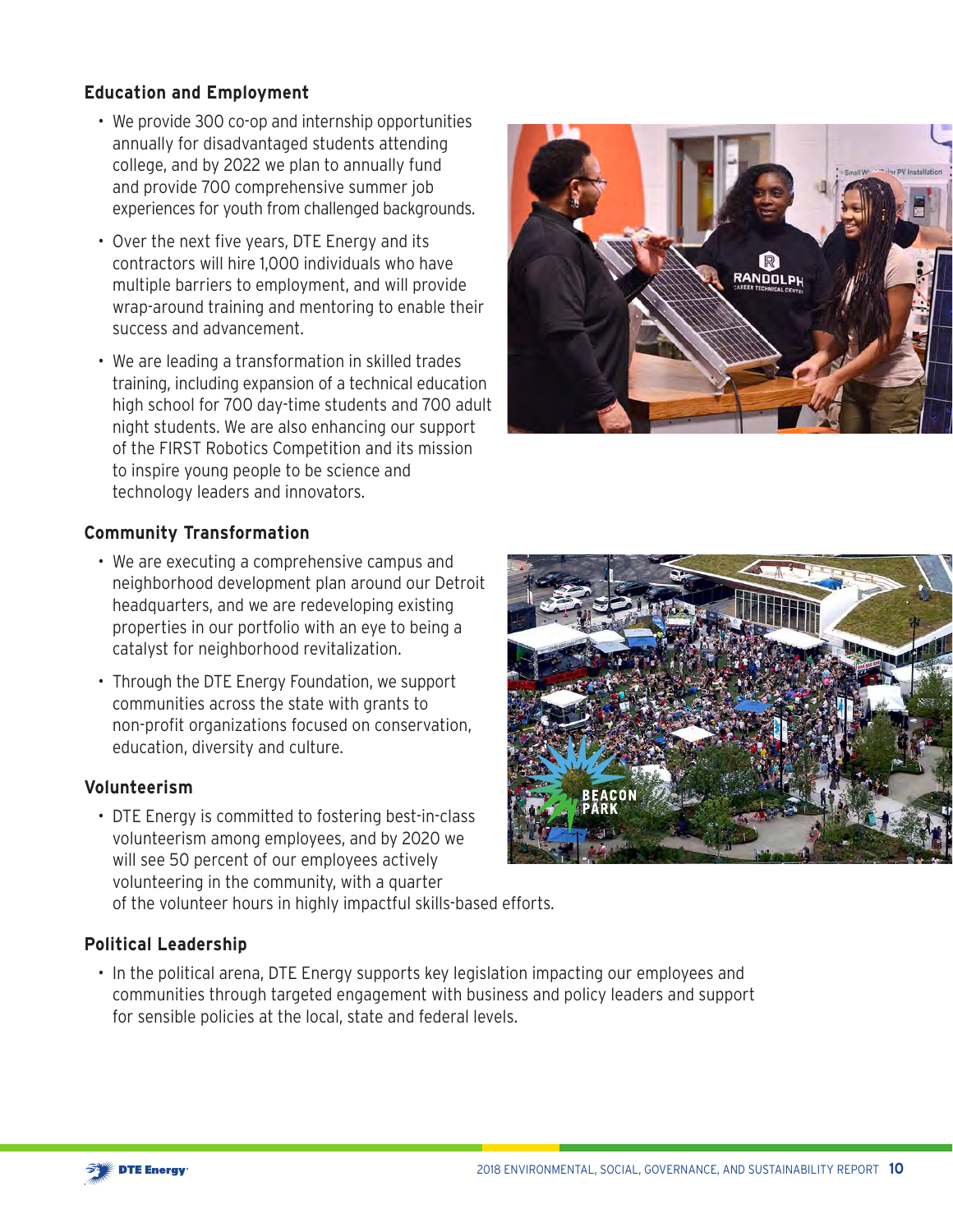## **ESG/SUSTAINABILITY QUANTITATIVE INFORMATION**

Parent Company: DTE Energy

Operating Company(s): DTE Electric, DTE Gas, Power and Industrial Projects, Citizens Gas

Business Type(s): Vertically Integrated

State(s) of Operation: MI (for gas and electric utilities)

State(s) with RPS Programs: MI

Regulatory Environment: Regulated

Report Date: 2/28/18

| <b>METRICS</b>                                                                          | <b>BASELINE</b>       | <b>LAST YEAR</b>      | <b>CURRENT YEAR</b><br>2017 | <b>NEXT YEAR</b>          |  |  |  |  |
|-----------------------------------------------------------------------------------------|-----------------------|-----------------------|-----------------------------|---------------------------|--|--|--|--|
|                                                                                         | 2005<br><b>ACTUAL</b> | 2016<br><b>ACTUAL</b> | <b>ACTUAL</b>               | 2018<br><b>PROJECTION</b> |  |  |  |  |
| <b>PORTFOLIO</b>                                                                        |                       |                       |                             |                           |  |  |  |  |
| Total Available Nameplate Generation Capacity at end of year (MW)                       |                       |                       |                             |                           |  |  |  |  |
| Coal                                                                                    | 7,733                 | 6,874                 | 6,178                       | 6,178                     |  |  |  |  |
| Natural Gas                                                                             | 2,683                 | 3,090                 | 2,957                       | 2,957                     |  |  |  |  |
| <b>Nuclear</b>                                                                          | 1,154                 | 1.217                 | 1.161                       | 1.161                     |  |  |  |  |
| Petroleum                                                                               | 666                   | 365                   | 325                         | 325                       |  |  |  |  |
| <b>Total Renewable Energy Resources</b>                                                 | 997                   | 1,813                 | 1,845                       | 2,016                     |  |  |  |  |
| Biomass/Biogas                                                                          | 8                     | 321                   | 321                         | 31                        |  |  |  |  |
| Geothermal                                                                              | N/A                   | N/A                   | N/A                         | N/A                       |  |  |  |  |
| Hydroelectric                                                                           | 989                   | 989                   | 1,019                       | 1,019                     |  |  |  |  |
| Solar                                                                                   | N/A                   | 54                    | 56                          | 64                        |  |  |  |  |
| Wind                                                                                    | N/A                   | 449                   | 449                         | 612                       |  |  |  |  |
| Net Generation for the data year (MWh)                                                  |                       |                       |                             |                           |  |  |  |  |
| Coal                                                                                    | 41,764,875            | 27,178,381            | 26,559,727                  | 28,646,000                |  |  |  |  |
| <b>Natural Gas</b>                                                                      | 1,033,086             | 2,164,304             | 2,230,042                   | 1,187,000                 |  |  |  |  |
| <b>Nuclear</b>                                                                          | 8,753,555             | 9,146,766             | 9,565,994                   | 8,477,000                 |  |  |  |  |
| Petroleum                                                                               | 7,800                 | 12,130                | 80,188                      | 4,000                     |  |  |  |  |
| <b>Total Renewable Energy Resources</b>                                                 | 551,685               | 3,423,349             | 3,677,031                   | 3,836,000                 |  |  |  |  |
| Biomass/Biogas                                                                          | N/A                   | 671,919               | 529,414                     | N/A                       |  |  |  |  |
| Geothermal                                                                              | N/A                   | N/A                   | N/A                         | N/A                       |  |  |  |  |
| Hydroelectric                                                                           | N/A                   | 22,895                | 56,841                      | N/A                       |  |  |  |  |
| Solar                                                                                   | N/A                   | 23,994                | 82,204                      | N/A                       |  |  |  |  |
| Wind                                                                                    | N/A                   | 2,704,541             | 3,008,572                   | N/A                       |  |  |  |  |
| Investing in the Future: Capital Expenditures, Energy Efficiency (EE), and Smart Meters |                       |                       |                             |                           |  |  |  |  |
| Total Annual Capital Expenditures (in millions)                                         | \$722                 | \$1,503               | \$1,574                     | \$1,900                   |  |  |  |  |
| Incremental Annual Electric Savings from EE Measures (MWh)                              | N/A                   | 631,000               | 677,000                     | 706,721                   |  |  |  |  |
| Incremental Annual Investment in Electric EE Programs (in millions)                     | N/A                   | \$89                  | \$93                        | \$106                     |  |  |  |  |
| Percent of Total Electric Customers with Smart Meters (at end of year)                  | 0%                    | 98%                   | 99%                         | 100%                      |  |  |  |  |
| Retail Customer Count (at end of year)                                                  |                       |                       |                             |                           |  |  |  |  |
| Commercial                                                                              | 126,706               | 114,212               | 109.709                     | N/A                       |  |  |  |  |
| Industrial                                                                              | 2,235                 | 1,962                 | 1,294                       | N/A                       |  |  |  |  |
| Residential                                                                             | 2,043,475             | 2,034,084             | 1,830,641                   | N/A                       |  |  |  |  |

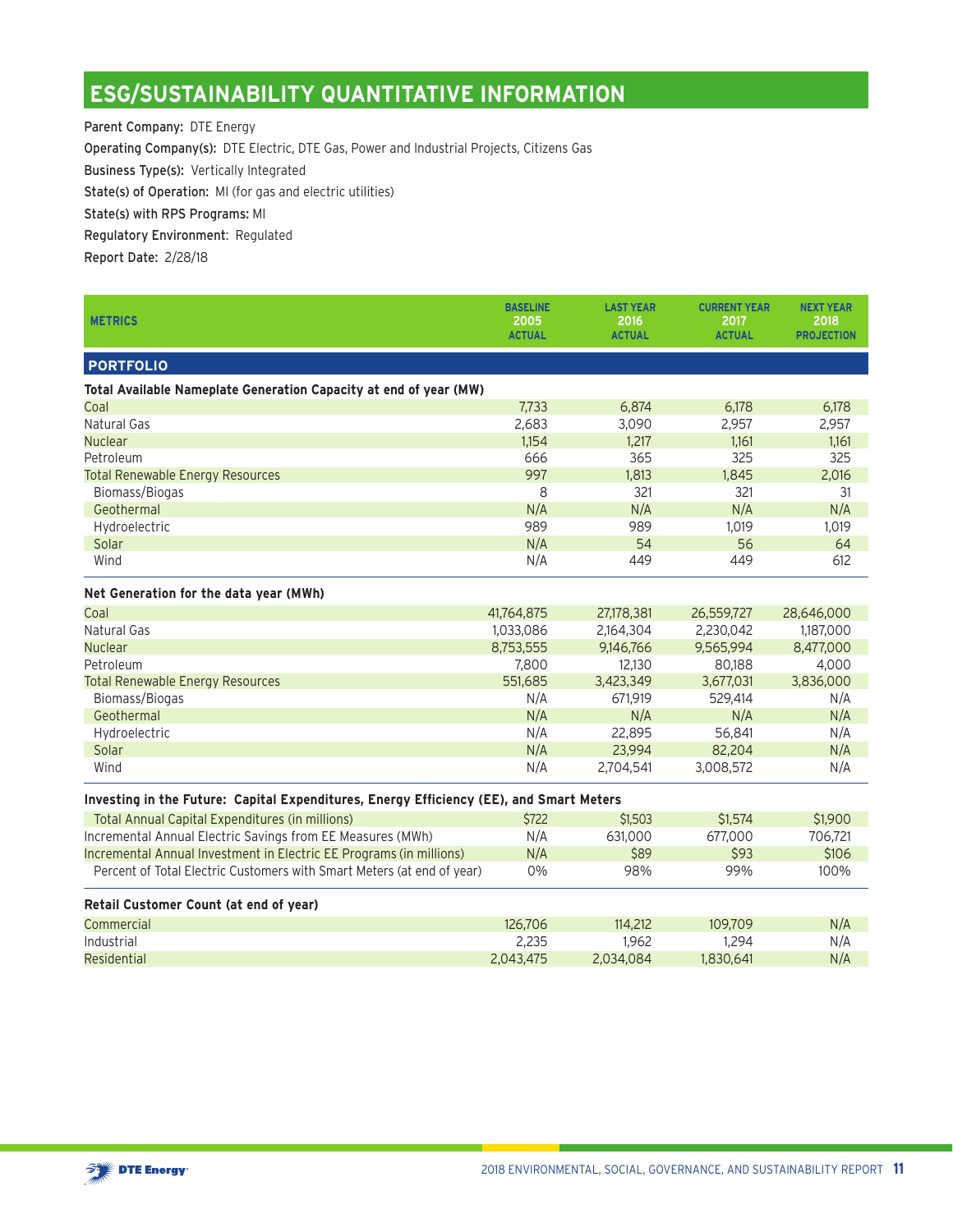| <b>METRICS</b>                                                                                                               | <b>BASELINE</b><br>2005<br><b>ACTUAL</b> | <b>LAST YEAR</b><br>2016<br><b>ACTUAL</b> | <b>CURRENT YEAR</b><br>2017<br><b>ACTUAL</b> | <b>NEXT YEAR</b><br>2018<br><b>PROJECTION</b> |
|------------------------------------------------------------------------------------------------------------------------------|------------------------------------------|-------------------------------------------|----------------------------------------------|-----------------------------------------------|
| <b>EMISSIONS</b>                                                                                                             |                                          |                                           |                                              |                                               |
| GHG Emissions: Carbon Dioxide (CO <sub>2</sub> ) and Carbon Dioxide Equivalent (CO <sub>2</sub> e)                           |                                          |                                           |                                              |                                               |
| <b>Owned Generation</b>                                                                                                      |                                          |                                           |                                              |                                               |
| Carbon Dioxide (CO <sub>2</sub> )                                                                                            |                                          |                                           |                                              |                                               |
| Total Owned Generation CO <sub>2</sub> Emissions (MT)                                                                        | 39,177,354                               | 28,948,987                                | 29,765,976                                   | 29,034,666                                    |
| Total Owned Generation CO <sub>2</sub> Emissions Intensity (MT/Net MWh)<br>Carbon Dioxide Equivalent (CO <sub>2</sub> e)     | 0.752                                    | 0.690                                     | 0.707                                        | 0.689                                         |
| Total Owned Generation CO <sub>2</sub> e Emissions (MT)                                                                      | N/A                                      | 29,153,373                                | Pending                                      | N/A                                           |
| Total Owned Generation CO <sub>2</sub> e Emissions Intensity (MT/Net MWh)                                                    | N/A                                      | 0.695                                     | Pending                                      | N/A                                           |
| <b>Purchased Power</b><br>Carbon Dioxide (CO <sub>2</sub> )                                                                  |                                          |                                           |                                              |                                               |
| Total Purchased Generation CO <sub>2</sub> Emissions (MT)                                                                    | 806,515                                  | 5,982,810                                 | 4,229,577                                    | 2,878,725                                     |
| Total Purchased Generation CO <sub>2</sub> Emissions Intensity (MT/Net MWh)<br>Carbon Dioxide Equivalent (CO <sub>2</sub> e) | 0.695                                    | 0.695                                     | 0.695                                        | 0.695                                         |
| Total Purchased Generation CO <sub>2</sub> e Emissions (MT)                                                                  | N/A                                      | 5,931,029                                 | 4,192,970                                    | N/A                                           |
| Total Purchased Generation CO <sub>2</sub> e Emissions Intensity (MT/Net MWh)                                                | N/A                                      | 0.689                                     | 0.689                                        | N/A                                           |
| <b>Owned Generation + Purchased Power</b><br>Carbon Dioxide (CO <sub>2</sub> )                                               |                                          |                                           |                                              |                                               |
| Total Owned + Purchased Generation $CO2$ Emissions (MT)                                                                      | 39,983,869                               | 34,931,798                                | 33,995,553                                   | 31,913,391                                    |
| Total Owned + Purchased Generation $CO2$ Emissions Intensity<br>(MT/Net MWh)                                                 | 0.751                                    | 0.691                                     | 0.705                                        | 0.689                                         |
| Carbon Dioxide Equivalent (CO <sub>2</sub> e)                                                                                |                                          |                                           |                                              |                                               |
| Total Owned + Purchased Generation CO <sub>2</sub> e Emissions (MT)                                                          | N/A                                      | 35,084,402                                | 4,192,970                                    | N/A                                           |
| Total Owned + Purchased Generation $CO_{2}e$ Emissions Intensity<br>(MT/Net MWh)                                             | N/A                                      | 0.694                                     | 0.087                                        | N/A                                           |
| Non-Generation CO <sub>2</sub> e Emissions                                                                                   |                                          |                                           |                                              |                                               |
| Fugitive $CO2e$ emissions of sulfur hexafluoride (MT)                                                                        | N/A                                      | N/A                                       | N/A                                          | N/A                                           |
| Fugitive CO <sub>2</sub> e emissions from natural gas distribution (MT)                                                      | N/A                                      | 568,837                                   | 564,730                                      | N/A                                           |
| Nitrogen Oxide (NOx), Sulfur Dioxide (SO <sub>2</sub> ), Mercury (Hg)                                                        |                                          |                                           |                                              |                                               |
| Generation basis for calculation                                                                                             | Fossil                                   |                                           |                                              |                                               |
| Nitrogen Oxide (NOx)                                                                                                         |                                          |                                           |                                              |                                               |
| <b>Total NOx Emissions (MT)</b>                                                                                              | 59,805                                   | 18,731                                    | 19,635                                       | 17,688                                        |
| Total NOx Emissions Intensity (MT/Net MWh)                                                                                   | 1.15E-03                                 | 4.47E-04                                  | 4.66E-04                                     | 4.20E-04                                      |
| Sulfur Dioxide (SO <sub>2</sub> )                                                                                            |                                          |                                           |                                              |                                               |
| Total SO <sub>2</sub> Emissions (MT)                                                                                         | 198,334                                  | 47,396                                    | 44,161                                       | 45,755                                        |
| Total SO <sub>2</sub> Emissions Intensity (MT/Net MWh)                                                                       | 3.81E-03                                 | 1.13E-03                                  | 1.05E-03                                     | 1.09E-03                                      |
| Mercury (Hg)                                                                                                                 |                                          |                                           |                                              |                                               |
| Total Hg Emissions (kg)                                                                                                      | 748.4                                    | 104.3                                     | 80.8                                         | 108.5                                         |
| Total Hg Emissions Intensity (kg/Net MWh)                                                                                    | 1.44E-05                                 | 2.49E-06                                  | 1.92E-06                                     | 2.57E-06                                      |